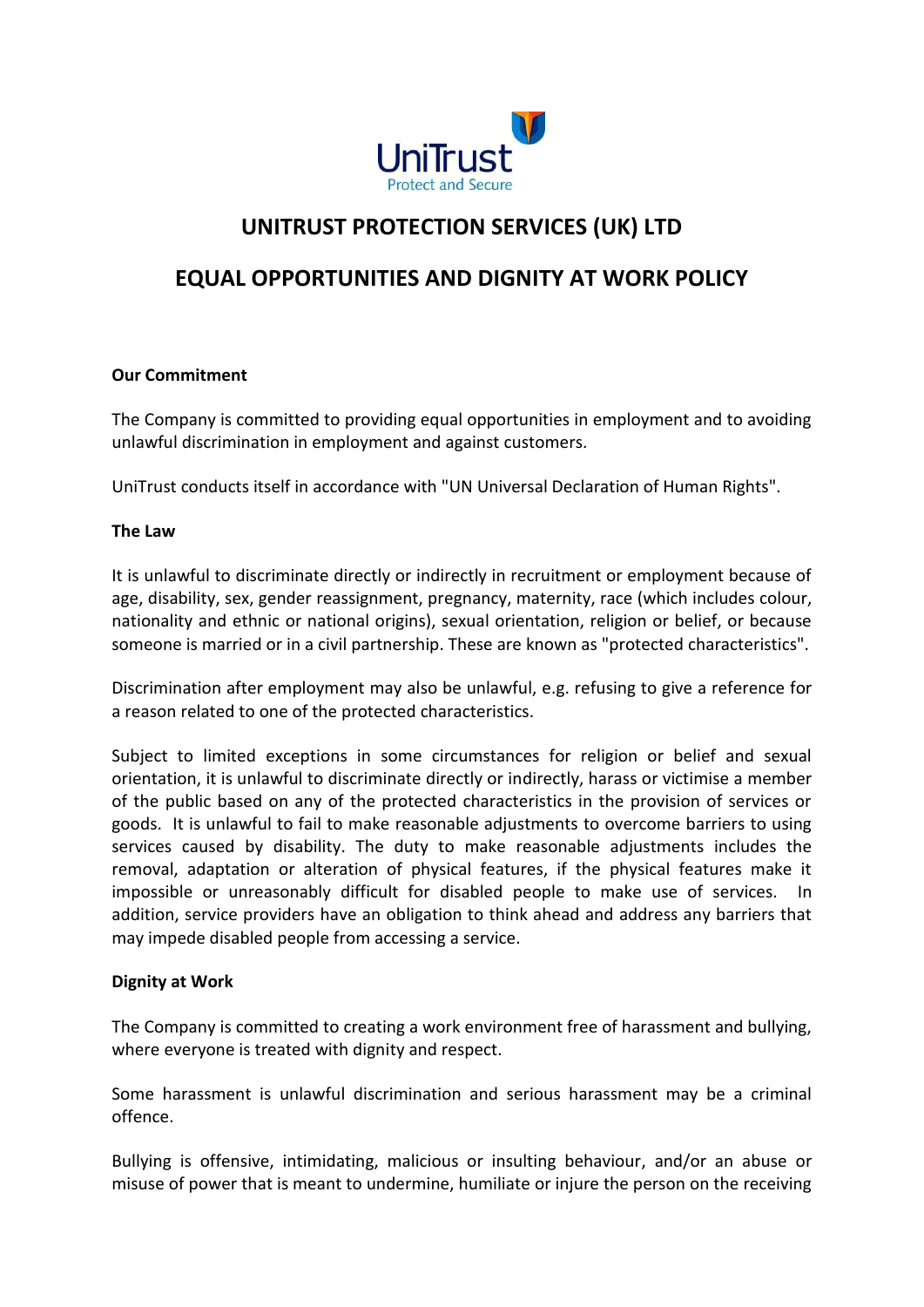end. Examples of bullying would include picking on someone or setting him/her up to fail or making threats or comments about someone's job security without good reason.

Harassment is unwanted conduct related to relevant protected characteristics, which are sex, gender reassignment, race (which includes colour, nationality and ethnic or national origins), disability, sexual orientation, religion or belief and age, that:

- has the purpose of violating a person's dignity or creating an intimidating, hostile, degrading, humiliating or offensive environment for that person; or
- is reasonably considered by that person to have the effect of violating his/her dignity or of creating an intimidating, hostile, degrading, humiliating or offensive environment for him/her, even if this effect was not intended by the person responsible for the conduct.

Examples of harassment would include: physical conduct ranging from unwelcome touching to serious assault; unwelcome sexual advances; demeaning comments about a person's appearance; unwelcome jokes or comments of a sexual or racial nature or about an individual's age; excluding an individual because he/she is associated or connected with someone with a protected characteristic, e.g. his/her child is gay, spouse is black or parent is disabled; repeated name calling related to an individual's religion or belief, ignoring an individual because he/she is perceived to have a protected characteristic (whether or not he/she does, in fact, have that protected characteristic), e.g. an employee is thought to be Jewish, or is perceived to be a transsexual; the use of obscene gestures; and the open display of pictures or objects with sexual or racial overtones, even if not directed at any particular person, e.g. magazines, calendars or pin-ups.

Conduct may be harassment whether or not the person behaving in that way intends to offend. Something intended as a "joke" may offend another person. Everyone has the right to decide what behaviour is acceptable to him/her and to have his/her feelings respected by others. Behaviour that any reasonable person would realise would be likely to offend will be harassment without the recipient having to make it clear in advance that behaviour of that type is not acceptable to him/her, e.g. sexual touching. It may not be so clear in advance that some other forms of behaviour would be unwelcome to, or could offend, a particular person, e.g. certain "banter", flirting or asking someone for a private drink after work. In these cases, first-time conduct that unintentionally causes offence will not be harassment but it will become harassment if the conduct continues after the recipient has made it clear, by words or conduct, that such behaviour is unacceptable to him/her.

A single incident can be harassment if it is sufficiently serious.

If you think you are being bullied or harassed, you may be able to sort out matters informally. The person may not know that his or her behaviour is unwelcome or upsetting. You may feel able to approach the person yourself, or with the help of someone else at the Company. You should tell the person what behaviour you find offensive and unwelcome, and say that you would like it to stop immediately.